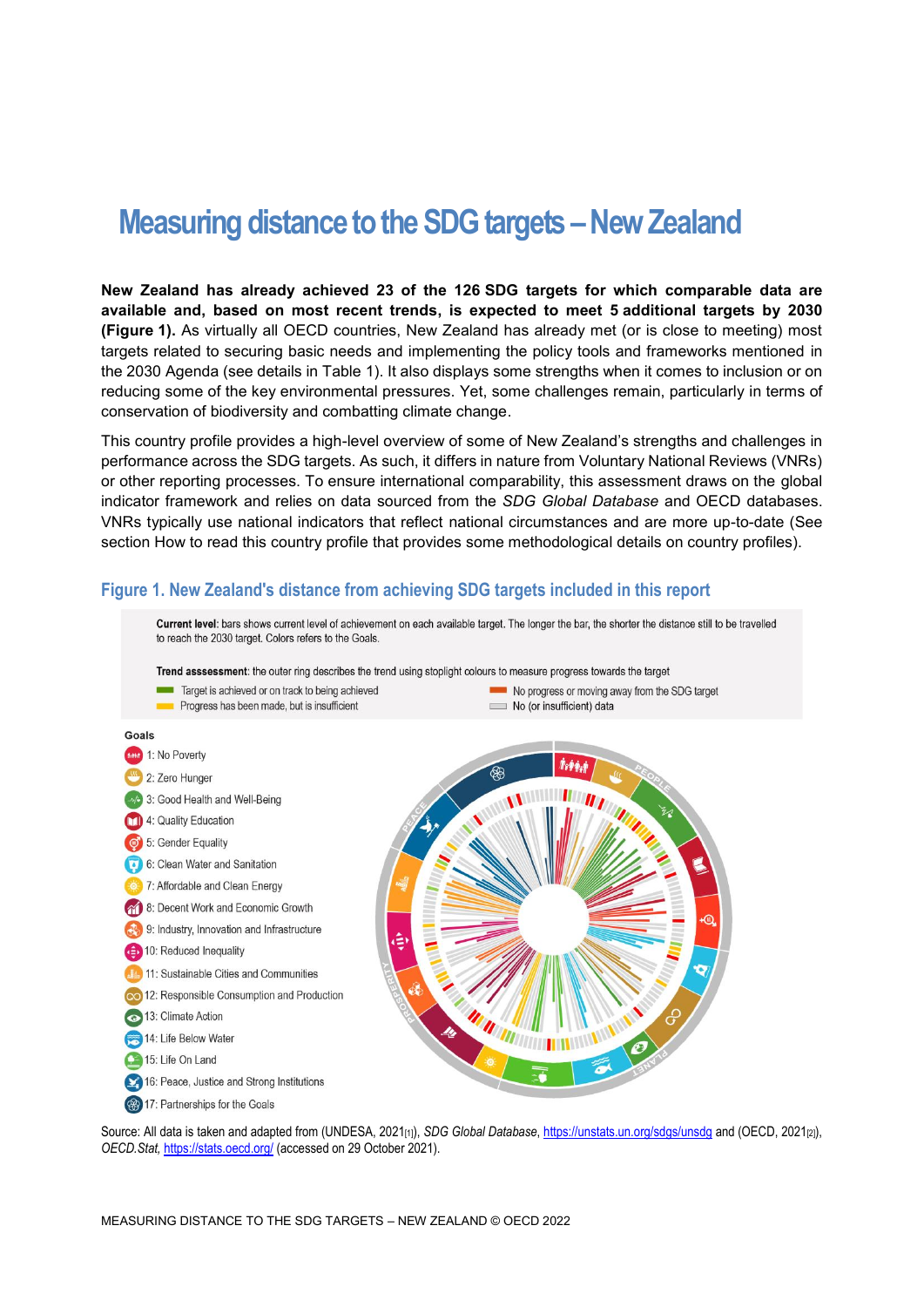# **Main strengths**

**New Zealand performs well on several aspects of inclusion**. While there is scope to make the legal frameworks to foster gender equality more comprehensive, New Zealand shows strong achievements on gender equality (Target 5.1 and 5.3). Even though the parity is not fully achieved yet, women are well represented in both the public and economic spheres (Target 5.5 and 16.7). Women hold 48% of seats in national parliament and 39% of those in deliberative bodies of local government. In the economic sphere, they make up 40% of managerial position. New Zealand women still spend more two hours a day on unpaid care and housework than men, a gap which is around the OECD average (Target 5.4). New Zealand also performs well on other inclusion targets. For instance, 90% of the population believe that New Zealand it is a good place to live for racial and ethnic minorities (Target 10.3) and New Zealand meets the requirements to facilitate orderly, safe, regular and responsible migration (Target 10.7).

**New Zealand has reduced some of the main environmental pressures.** New Zealand is one of the least densely populated countries in the world, but also one of the most urbanised. While its cities have relatively low population density, New Zealand experienced one of the largest reductions of built-up area per capita over the past decades (Target 11.3). It also made significant progress towards Targets 11.6 and 12.5 on the environmental impact of cities. Mean population exposure to PM2.5 in metropolitan areas has declined below the OECD average and WHO recommendations. As a result, New Zealand features well below average rates of mortality attributed to household and ambient air pollution (Target 3.9). On waste, all municipal solid waste is collected and a number of cities implemented policies to reduce waste generation and encourage recycling, but data limitations do not allow tracking progress (Target 11.6). New Zealand also has a comparatively clean and low-carbon energy mix. Renewable energy sources account for more than 80% of electricity generation and around a third of total final energy consumption (Target 7.2).

**New Zealand also reports some strengths when it comes to institutions (Goal 16).** Besides Target 16.1 on safety, New Zealand is ahead the OECD average on all other targets that can be monitored. Measures of the rule of law are good. While a fifth of detainees are unsentenced this rate is below the OECD average and the index of civil justice from the World Justice Project (at 78%) is almost 10 points ahead the OECD average (Target 16.3). In addition, while there is scope for improvement, institutions are perceived as accountable and inclusive (Targets 16.6 and 16.7). For instance, almost 7 in 10 citizens report confidence with the judicial system, 13 points above the OECD average (Target 16.6).

## **Main challenges**

**Biodiversity is losing ground**. Due to its geographic location and its natural history (which evolved in the absence of mammalian predators), New Zealand has a unique biodiversity, with one of the world's highest rates of endemic flora and fauna species. New Zealand has implemented some of the policy instruments listed under the Planet category, including Targets 14.6 on harmful subsidies to fisheries and 15.8 on Invasive Alien Species, and has already integrated ecosystem and biodiversity values into national and local planning (Target 15.9). In addition, protected areas cover 33% of the terrestrial area and 30% of the territorial sea, well beyond the 2020 Aichi Biodiversity Targets. Still, too many of the freshwater, terrestrial, mountain and marine areas that are considered as key for biodiversity are not protected (Targets 14.5, 15.1, 15.4). New Zealand has one of the world's highest shares of threatened species (Target 15.5) and virtually all of local breeds with known level of extinction risk are classified as being at risk (Target 2.5). Beyond biodiversity, New Zealand also face other challenges in the Planet category. In particular, its greenhouse gas emissions intensity per unit of GDP is among the highest in the OECD (Target 13.2) and New Zealand is also far from meeting targets on education to sustainable development (Targets 4.7, 12.8 and 13.3).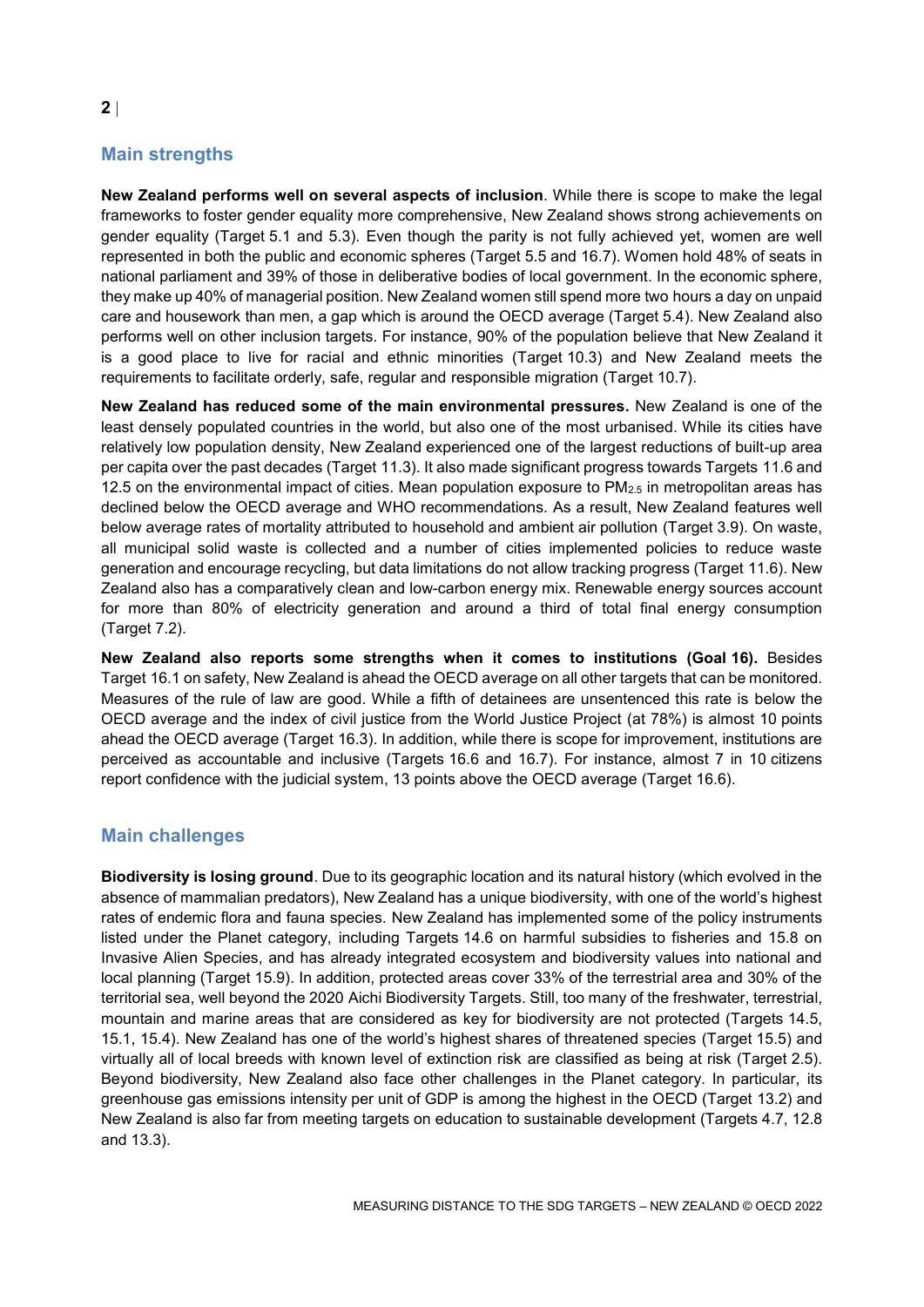**New Zealand could do more to reduce inequality**. In New Zealand, more than one in ten of the population is income poor (Targets 1.2 and 10.2). The income distribution is more unequal than the OECD average, reflecting lower than average redistribution through taxes and transfers (Target 10.4). In addition, many population groups including women, young adults and ethnic minorities face additional challenges. For instance, while the share of young people not in education, employment or training is slightly below the OECD average, it is still high (at 12% in 2020, Target 8.6). Further, education outcomes vary strongly by socio-economic background and ethnicity – Māori and Pasifika tend to fare worse (Target 4.5). Finally, unhealthy behaviours such as malnutrition (Target 2.2), which are more common among low socioeconomic groups, exacerbate inequalities.

## **Statistical gaps**

**Like in many other OECD countries, data availability remains a challenge when measuring distances to targets** (see the Overview chapter for details). For New Zealand, available data on the level of the different indicators allow covering 126 of the 169 targets. As shown in [Figure](#page-3-1) 2 below, indicator coverage is uneven across the 17 goals. While seven goals (mostly within People, Planet and Prosperity categories) have most of their targets covered (the indicator coverage exceeds 80%), coverage is lower for Goal 11 on cities and Goal 14 on life below water, with 60% or less of their targets covered. Data gaps become starker when focusing on performance indicators, excluding those providing context information. In this case, coverage exceeds 80% only for Goal 3 on health. Moreover, for ten goals, mostly within the Planet (Goals 12, 13, 14 and 15) and People (Goals 1, 4 and 5) categories but also for Goals 10 on inequalities, 11 on cities and 17 on partnerships, data are lacking to monitor changes over time for more than two in three targets.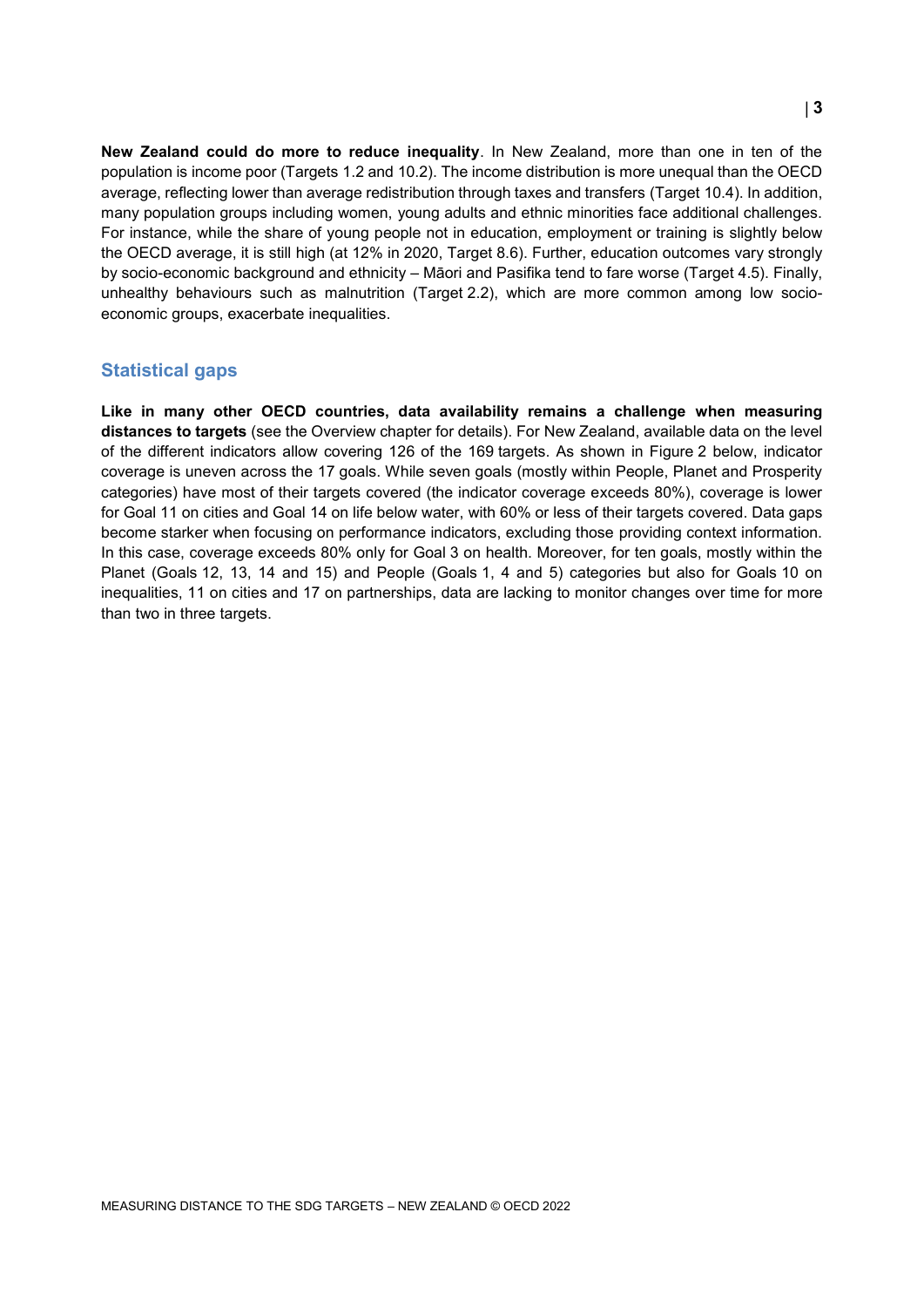

# <span id="page-3-1"></span>**Figure 2. New Zealand's share of the 2030 Agenda's targets covered by at least one indicator, by goal**

Note: The figure represents New Zealand's share of targets covered by at least one indicator for each SDG. Numbers from 1 to 17 stand for the goals: 1 No poverty, 2 Zero hunger, 3 Good health and well-being, 4 Quality education, 5 Gender equality, 6 Clean water and sanitation, 7 Affordable and clean energy, 8 Decent work and economic growth, 9 Industry, innovation and infrastructure, 10 Reduced inequalities, 11 Sustainable cities and communities, 12 Responsible consumption and production, 13 Climate action, 14 Life below water, 15 Life on land, 16 Peace, justice and strong institutions and 17 Partnerships for the goals. These goals are grouped under five broad themes (the "5Ps"): People, Planet, Prosperity, Peace and Partnership. Beyond data availability, other statistical gaps such as timeliness or granularity also need to be considered. For instance, given the lag in available data, the effects of the pandemic on current distance and trajectories may not be reflected in the estimates.

Source: All data is taken and adapted from (UNDESA, 2021<sub>[1]</sub>), *SDG Global Database*[, https://unstats.un.org/sdgs/unsdg](https://unstats.un.org/sdgs/unsdg) and (OECD, 2021<sub>[2]</sub>), *OECD.Stat,* <https://stats.oecd.org/> (accessed on 29 October 2021).

# **Detailed information**

While some SDG Targets are, on average, close to being met, performance is very uneven across the 17 Goals of the 2030 Agenda for Sustainable Development. [Table](#page-3-0) 1**[Error! Reference source not found.](#page-3-0)** presents an overview of New Zealand's progress towards targets based on available data for each of the 17 Goals. It shows that distances to Targets and trends over time differ significantly even when considering a specific goal.

| Goal | Гarget | Short Label                   | Distance to   | <b>Trend Assessment</b>                             | OECD            | <b>OECD Trend</b>                                   |
|------|--------|-------------------------------|---------------|-----------------------------------------------------|-----------------|-----------------------------------------------------|
|      |        |                               | Target (s.u.) |                                                     | Average         | Assessment                                          |
|      |        |                               |               |                                                     | distance (s.u.) |                                                     |
|      | 1.2    | Poverty in all its dimensions | 1.30          | n.a.                                                | 1.41            | No progress or moving<br>away from the SDG target   |
|      | 1.3    | Social protection coverage    | 0.81          | No progress or moving<br>away from the SDG target   | 0.80            | No progress or moving<br>away from the SDG target   |
|      | 1.4    | Access to basic services      | 0.00          | Target is achieved or on<br>track to being achieved | 0.00            | Target is achieved or on<br>track to being achieved |
|      | 1.5    | Resilience to shocks          | 0.16          | n.a.                                                | 1.00            | n.a.                                                |
| 2    | 2.1    | Hunger                        | 0.85          | No progress or moving<br>away from the SDG target   | 0.28            | No progress or moving<br>away from the SDG target   |
| 2    | 2.2    | Malnutrition                  | 2.64          | No progress or moving                               | 2.46            | No progress or moving                               |

#### <span id="page-3-0"></span>**Table 1. New Zealand distances to targets and recent trends**

## **4**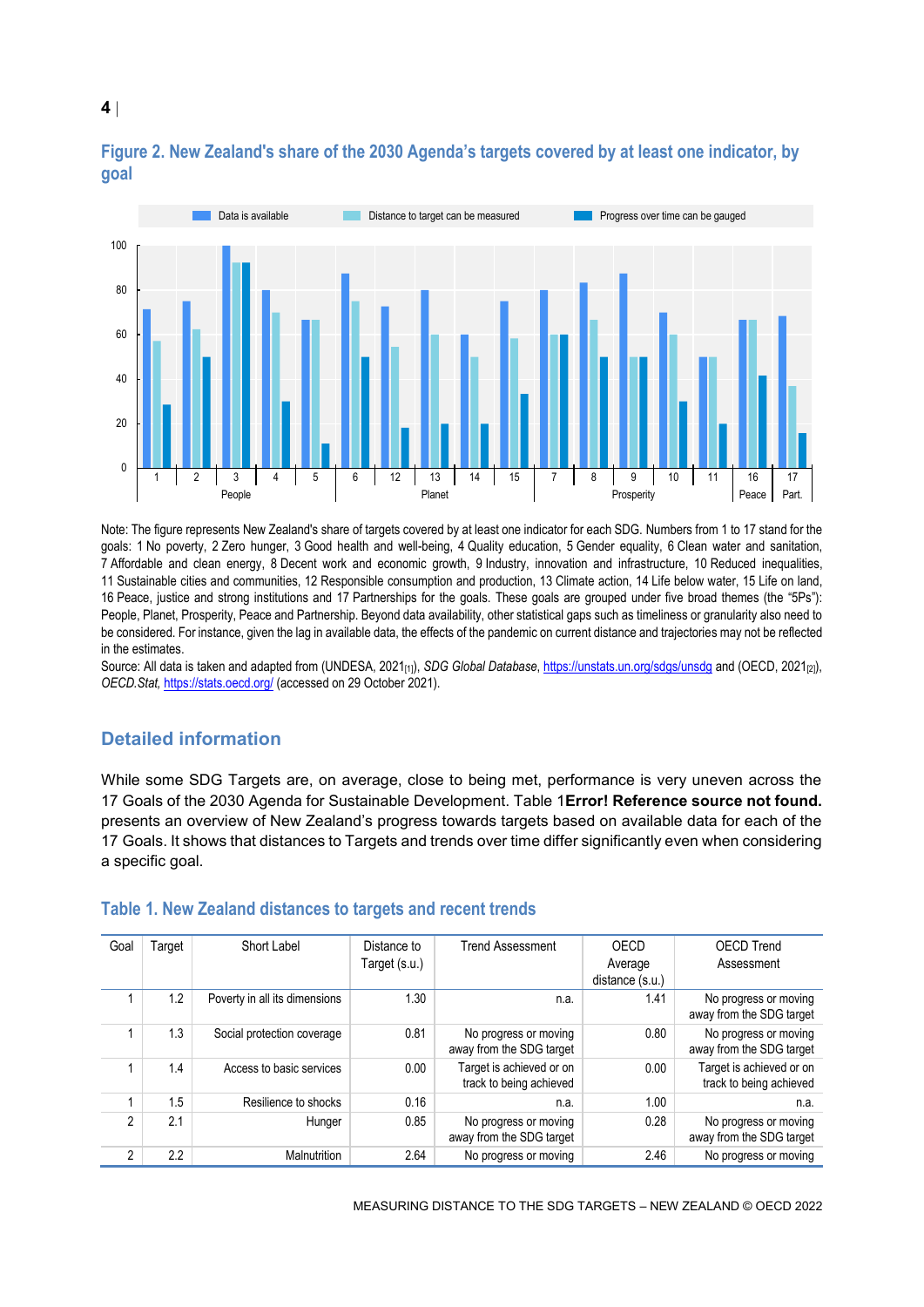| Goal           | Target | Short Label                           | Distance to   | <b>Trend Assessment</b>                                              | OECD                       | <b>OECD Trend</b>                                                    |
|----------------|--------|---------------------------------------|---------------|----------------------------------------------------------------------|----------------------------|----------------------------------------------------------------------|
|                |        |                                       | Target (s.u.) |                                                                      | Average<br>distance (s.u.) | Assessment                                                           |
|                |        |                                       |               | away from the SDG target                                             |                            | away from the SDG target                                             |
| $\overline{2}$ | 2.4    | Sustainable production                | 1.33          | No progress or moving<br>away from the SDG target                    | 1.34                       | No progress or moving<br>away from the SDG target                    |
| $\overline{2}$ | 2.5    | Diversity of seeds and<br>livestocks* | 4.74          | n.a.                                                                 | 3.59                       | No progress or moving<br>away from the SDG target                    |
| $\overline{2}$ | 2.c    | Food prices anomalies                 | 0.00          | Target is achieved or on<br>track to being achieved                  | 0.00                       | Target is achieved or on<br>track to being achieved                  |
| 3              | 3.1    | Maternal mortality                    | 0.17          | No progress or moving<br>away from the SDG target                    | 0.00                       | Target is achieved or on<br>track to being achieved                  |
| 3              | 3.2    | Death of newborns and<br>children     | 0.00          | Target is achieved or on<br>track to being achieved                  | 0.00                       | Target is achieved or on<br>track to being achieved                  |
| 3              | 3.3    | Communicable diseases                 | 0.43          | Progress has been made,<br>but is insufficient to meet<br>the target | 0.56                       | Progress has been made,<br>but is insufficient to meet<br>the target |
| 3              | 3.4    | Premature mortality                   | 1.08          | Progress has been made,<br>but is insufficient to meet<br>the target | 1.26                       | Progress has been made,<br>but is insufficient to meet<br>the target |
| 3              | 3.5    | Prevention of Substance<br>abuse      | 0.21          | No progress or moving<br>away from the SDG target                    | 0.63                       | Progress has been made,<br>but is insufficient to meet<br>the target |
| 3              | 3.6    | Road traffic accidents*               | 1.66          | Progress has been made,<br>but is insufficient to meet<br>the target | 0.78                       | Progress has been made,<br>but is insufficient to meet<br>the target |
| 3              | 3.7    | Access to sexual health-care          | 0.60          | Progress has been made,<br>but is insufficient to meet<br>the target | 0.58                       | Progress has been made,<br>but is insufficient to meet<br>the target |
| 3              | 3.8    | Health coverage                       | 1.83          | Progress has been made,<br>but is insufficient to meet<br>the target | 1.79                       | Progress has been made,<br>but is insufficient to meet<br>the target |
| 3              | 3.9    | Deaths and illness from<br>pollution  | 0.15          | No progress or moving<br>away from the SDG target                    | 0.55                       | No progress or moving<br>away from the SDG target                    |
| 3              | 3.a    | Tobacco consumption                   | 1.57          | Progress has been made,<br>but is insufficient to meet<br>the target | 2.65                       | Progress has been made,<br>but is insufficient to meet<br>the target |
| 3              | 3.b    | Vaccination                           | 0.24          | Target is achieved or on<br>track to being achieved                  | 0.37                       | Target is achieved or on<br>track to being achieved                  |
| 3              | 3.d    | Health emergency<br>preparedness      | 0.41          | Target is achieved or on<br>track to being achieved                  | 1.19                       | Target is achieved or on<br>track to being achieved                  |
| 4              | 4.1    | Primary and secondary<br>education    | 1.77          | No progress or moving<br>away from the SDG target                    | 1.17                       | No progress or moving<br>away from the SDG target                    |
| 4              | 4.2    | Pre-primary education                 | 0.50          | Target is achieved or on<br>track to being achieved                  | 0.24                       | Target is achieved or on<br>track to being achieved                  |
| 4              | 4.3    | Lifelong learning                     | 0.00          | n.a.                                                                 | 1.25                       | No progress or moving<br>away from the SDG target                    |
| 4              | 4.5    | Disparities in education              | 1.06          | No progress or moving<br>away from the SDG target                    | 1.49                       | No progress or moving<br>away from the SDG target                    |
| 4              | 4.6    | Adults' literacy and numeracy         | 1.14          | n.a.                                                                 | 1.57                       | n.a.                                                                 |
| $\overline{4}$ | 4.7    | Skills for sustainable<br>development | 3.36          | n.a.                                                                 | 1.04                       | n.a.                                                                 |
| 4              | 4.c    | Qualification of teachers             | 0.00          | n.a.                                                                 | 0.60                       | n.a.                                                                 |
| 5              | 5.1    | Discrimination against<br>women       | 1.34          | n.a.                                                                 | 1.32                       | n.a.                                                                 |
| 5              | 5.2    | Violence against women                | 0.50          | n.a.                                                                 | 0.89                       | n.a.                                                                 |
| 5              | 5.3    | Harmful practices                     | 0.00          | n.a.                                                                 | 1.37                       | n.a.                                                                 |
| 5              | 5.4    | Unpaid care and domestic<br>work      | 2.47          | n.a.                                                                 | 1.79                       | n.a.                                                                 |

MEASURING DISTANCE TO THE SDG TARGETS – NEW ZEALAND © OECD 2022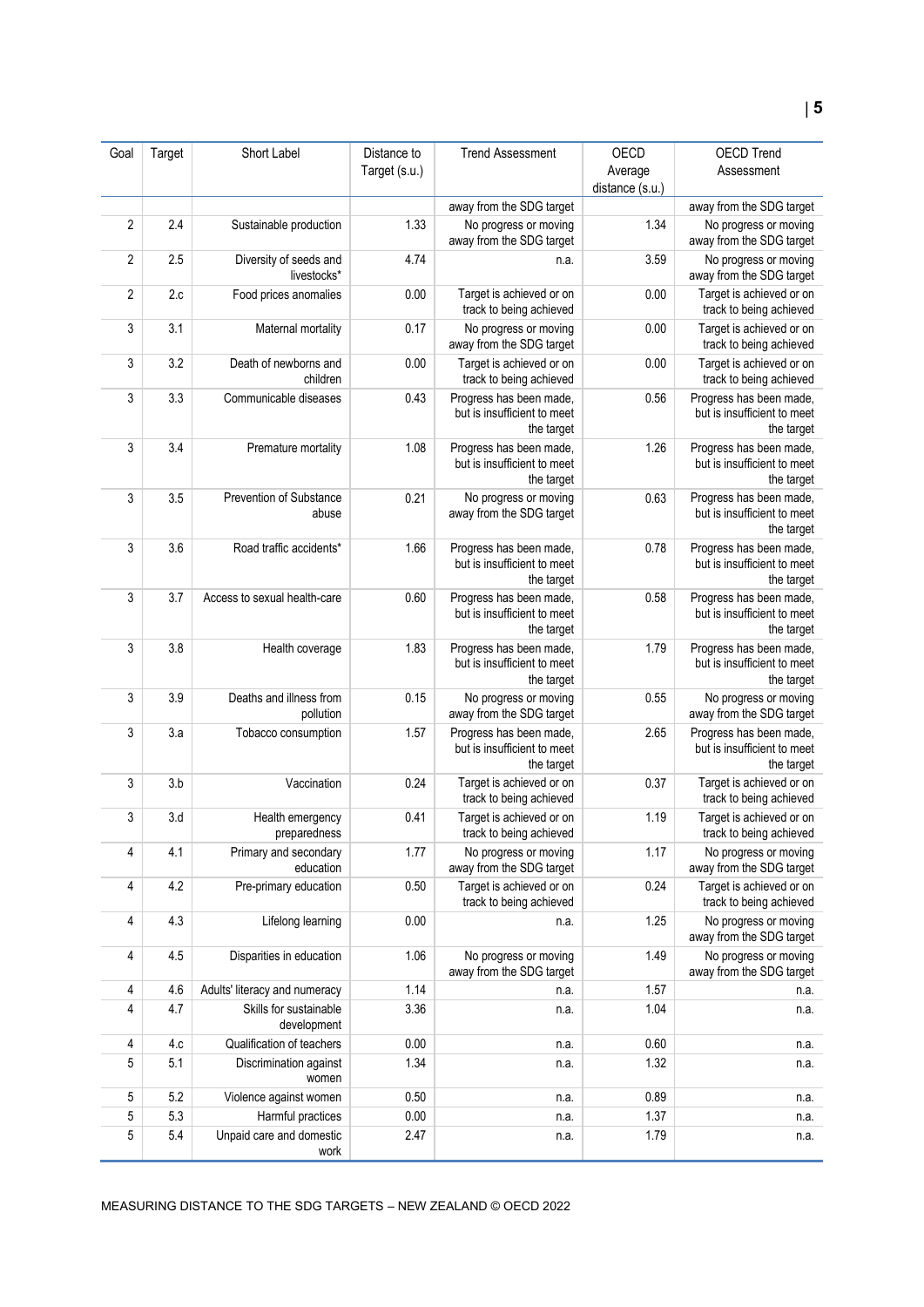| Goal           | Target | Short Label                      | Distance to   | <b>Trend Assessment</b>                                              | OECD            | <b>OECD Trend</b>                                                    |
|----------------|--------|----------------------------------|---------------|----------------------------------------------------------------------|-----------------|----------------------------------------------------------------------|
|                |        |                                  | Target (s.u.) |                                                                      | Average         | Assessment                                                           |
|                |        |                                  |               |                                                                      | distance (s.u.) |                                                                      |
| 5              | 5.5    | Women's participation            | 0.65          | No progress or moving<br>away from the SDG target                    | 1.89            | Progress has been made,<br>but is insufficient to meet<br>the target |
| 5              | 5.b    | Women's empowerment              | 0.75          | n.a.                                                                 | 0.53            | Target is achieved or on<br>track to being achieved                  |
| 6              | 6.1    | Access to drinking water         | 0.00          | Target is achieved or on<br>track to being achieved                  | 0.15            | Target is achieved or on<br>track to being achieved                  |
| 6              | 6.2    | Waste water treatment            | 0.41          | Progress has been made,<br>but is insufficient to meet<br>the target | 0.35            | Progress has been made,<br>but is insufficient to meet<br>the target |
| 6              | 6.3    | Water quality                    | 1.11          | n.a.                                                                 | 0.68            | Target is achieved or on<br>track to being achieved                  |
| 6              | 6.4    | Water-use efficiency             | 0.78          | No progress or moving<br>away from the SDG target                    | 0.54            | Progress has been made,<br>but is insufficient to meet<br>the target |
| 6              | 6.5    | Water resources<br>management    | 1.99          | n.a.                                                                 | 0.98            | n.a.                                                                 |
| 6              | 6.6    | Water-related ecosystems*        | 2.29          | n.a.                                                                 | 2.18            | n.a.                                                                 |
| $\overline{7}$ | 7.1    | Access to energy                 | 0.00          | Target is achieved or on<br>track to being achieved                  | 0.00            | Target is achieved or on<br>track to being achieved                  |
| 7              | 7.2    | Clean energy                     | 0.06          | Target is achieved or on<br>track to being achieved                  | 0.62            | Progress has been made,<br>but is insufficient to meet<br>the target |
| $\overline{7}$ | 7.3    | Energy efficiency                | 1.22          | Progress has been made,<br>but is insufficient to meet<br>the target | 0.98            | Progress has been made,<br>but is insufficient to meet<br>the target |
| 8              | 8.1    | GDP growth                       | 1.94          | No progress or moving<br>away from the SDG target                    | 1.89            | No progress or moving<br>away from the SDG target                    |
| 8              | 8.2    | Productivity                     | 2.30          | No progress or moving<br>away from the SDG target                    | 1.77            | No progress or moving<br>away from the SDG target                    |
| 8              | 8.4    | Material footprint               | 1.15          | Progress has been made,<br>but is insufficient to meet<br>the target | 0.82            | Progress has been made,<br>but is insufficient to meet<br>the target |
| 8              | 8.5    | Employment                       | 0.26          | No progress or moving<br>away from the SDG target                    | 0.97            | No progress or moving<br>away from the SDG target                    |
| 8              | 8.6    | <b>NEET</b>                      | 1.69          | No progress or moving<br>away from the SDG target                    | 1.69            | No progress or moving<br>away from the SDG target                    |
| 8              | 8.8    | Labour rights                    | 0.70          | n.a.                                                                 | 0.80            | Progress has been made,<br>but is insufficient to meet<br>the target |
| 8              | 8.10   | Financial institutions           | 0.00          | Target is achieved or on<br>track to being achieved                  | 0.45            | Target is achieved or on<br>track to being achieved                  |
| 8              | 8.b    | Strategy for youth<br>employment | 1.90          | n.a.                                                                 | 0.45            | n.a.                                                                 |
| 9              | 9.2    | Sustainable industry             | 1.31          | No progress or moving<br>away from the SDG target                    | 0.95            | No progress or moving<br>away from the SDG target                    |
| 9              | 9.4    | Environmental impact             | 1.10          | Progress has been made,<br>but is insufficient to meet<br>the target | 0.87            | Progress has been made,<br>but is insufficient to meet<br>the target |
| 9              | 9.5    | Research and development         | 1.01          | Progress has been made,<br>but is insufficient to meet<br>the target | 1.06            | Progress has been made,<br>but is insufficient to meet<br>the target |
| 9              | 9.c    | ICT                              | 0.32          | Progress has been made,<br>but is insufficient to meet<br>the target | 0.36            | Progress has been made,<br>but is insufficient to meet<br>the target |
| 10             | 10.2   | Social inclusion                 | 1.30          | n.a.                                                                 | 1.54            | No progress or moving<br>away from the SDG target                    |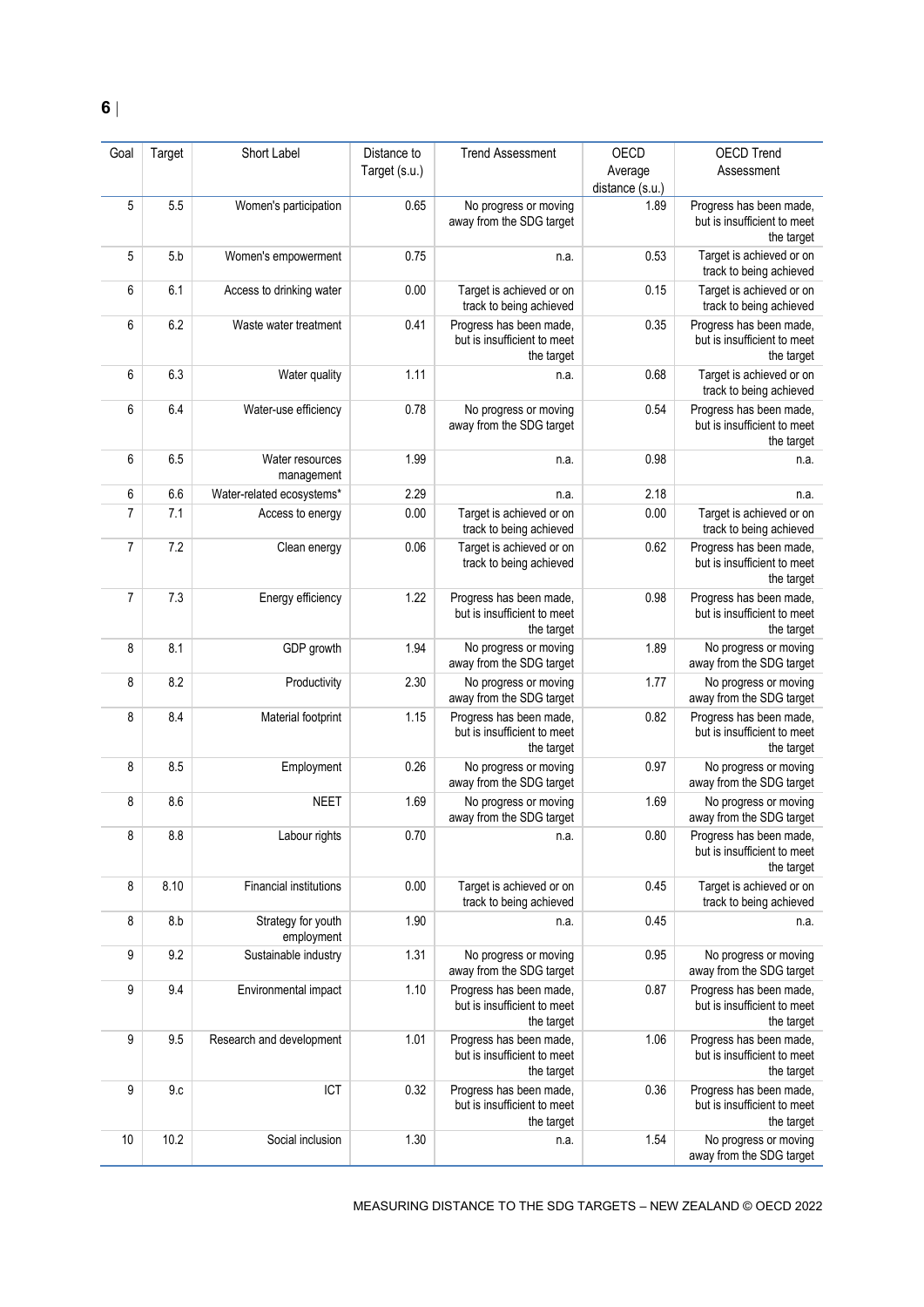| Goal | Target | Short Label                           | Distance to<br>Target (s.u.) | <b>Trend Assessment</b>                                              | OECD<br>Average | <b>OECD Trend</b><br>Assessment                                      |
|------|--------|---------------------------------------|------------------------------|----------------------------------------------------------------------|-----------------|----------------------------------------------------------------------|
|      |        |                                       |                              |                                                                      | distance (s.u.) |                                                                      |
| 10   | 10.3   | Inequalities of outcome               | 0.46                         | Progress has been made,<br>but is insufficient to meet<br>the target | 1.27            | Progress has been made,<br>but is insufficient to meet<br>the target |
| 10   | 10.4   | Redistribution                        | 1.75                         | No progress or moving<br>away from the SDG target                    | 1.12            | No progress or moving<br>away from the SDG target                    |
| 10   | 10.7   | Migration                             | 0.00                         | n.a.                                                                 | 0.69            | n.a.                                                                 |
| 10   | 10.a   | Tariff-lines                          | 1.61                         | Progress has been made,<br>but is insufficient to meet<br>the target | 0.93            | Progress has been made,<br>but is insufficient to meet<br>the target |
| 10   | 10.c   | Remittances                           | 2.48                         | n.a.                                                                 | 2.21            | n.a.                                                                 |
| 11   | 11.3   | Urbanization                          | 0.00                         | n.a.                                                                 | 1.19            | Progress has been made,<br>but is insufficient to meet<br>the target |
| 11   | 11.5   | Impact of disasters                   | 0.16                         | n.a.                                                                 | 1.19            | n.a.                                                                 |
| 11   | 11.6   | Environmental impact of<br>cities     | 0.00                         | Target is achieved or on<br>track to being achieved                  | 0.49            | Progress has been made,<br>but is insufficient to meet<br>the target |
| 11   | 11.a   | Urban policies                        | 0.00                         | n.a.                                                                 | 0.23            | n.a.                                                                 |
| 11   | 11.b   | <b>Disaster Risk Reduction</b>        | 0.16                         | n.a.                                                                 | 0.81            | n.a.                                                                 |
| 12   | 12.2   | Efficient use of natural<br>resources | 1.39                         | Progress has been made,<br>but is insufficient to meet<br>the target | 0.87            | Progress has been made,<br>but is insufficient to meet<br>the target |
| 12   | 12.3   | Food waste                            | 0.85                         | n.a.                                                                 | 1.36            | n.a.                                                                 |
| 12   | 12.4   | Chemical and hazardous<br>waste*      | 0.24                         | n.a.                                                                 | 1.02            | n.a.                                                                 |
| 12   | 12.7   | Public procurement practices          | 0.00                         | n.a.                                                                 | 0.00            | n.a.                                                                 |
| 12   | 12.8   | Education for sustainability          | 3.36                         | n.a.                                                                 | 1.04            | n.a.                                                                 |
| 12   | 12.b   | Tourism sustainability                | 1.57                         | No progress or moving<br>away from the SDG target                    | 1.87            | No progress or moving<br>away from the SDG target                    |
| 13   | 13.1   | Resilience to climate events          | 0.14                         | n.a.                                                                 | 0.73            | n.a.                                                                 |
| 13   | 13.2   | Greenhouse gas emissions              | 2.85                         | Progress has been made,<br>but is insufficient to meet<br>the target | 1.15            | Progress has been made,<br>but is insufficient to meet<br>the target |
| 13   | 13.3   | Education for sustainability          | 3.36                         | n.a.                                                                 | 1.04            | n.a.                                                                 |
| 14   | 14.1   | Marine pollution**                    | 1.70                         | Progress has been made,<br>but is insufficient to meet<br>the target | 1.84            | Progress has been made,<br>but is insufficient to meet<br>the target |
| 14   | 14.4   | Overfishing and IUU fishing*          | 1.51                         | n.a.                                                                 | 1.78            | n.a.                                                                 |
| 14   | 14.5   | Protected marine areas*               | 0.59                         | Progress has been made,<br>but is insufficient to meet<br>the target | 0.38            | Progress has been made,<br>but is insufficient to meet<br>the target |
| 14   | 14.6   | Harmful subsidies to<br>fisheries*    | 0.00                         | n.a.                                                                 | 0.36            | n.a.                                                                 |
| 14   | 14.b   | Small-scale fisheries                 | 3.60                         | n.a.                                                                 | 1.64            | n.a.                                                                 |
| 15   | 15.1   | Ecosystem protection*                 | 1.49                         | Progress has been made,<br>but is insufficient to meet<br>the target | 0.74            | Progress has been made,<br>but is insufficient to meet<br>the target |
| 15   | 15.2   | Sustainable use of forest*            | 0.21                         | Target is achieved or on<br>track to being achieved                  | 0.60            | Target is achieved or on<br>track to being achieved                  |
| 15   | 15.4   | Mountain ecosystems                   | 1.20                         | Progress has been made,<br>but is insufficient to meet<br>the target | 0.73            | Progress has been made,<br>but is insufficient to meet<br>the target |
| 15   | 15.5   | Threatened species*                   | 3.96                         | No progress or moving<br>away from the SDG target                    | 1.20            | No progress or moving<br>away from the SDG target                    |
| 15   | 15.6   | Benefits from genetic<br>resources    | 2.30                         | n.a.                                                                 | 0.78            | n.a.                                                                 |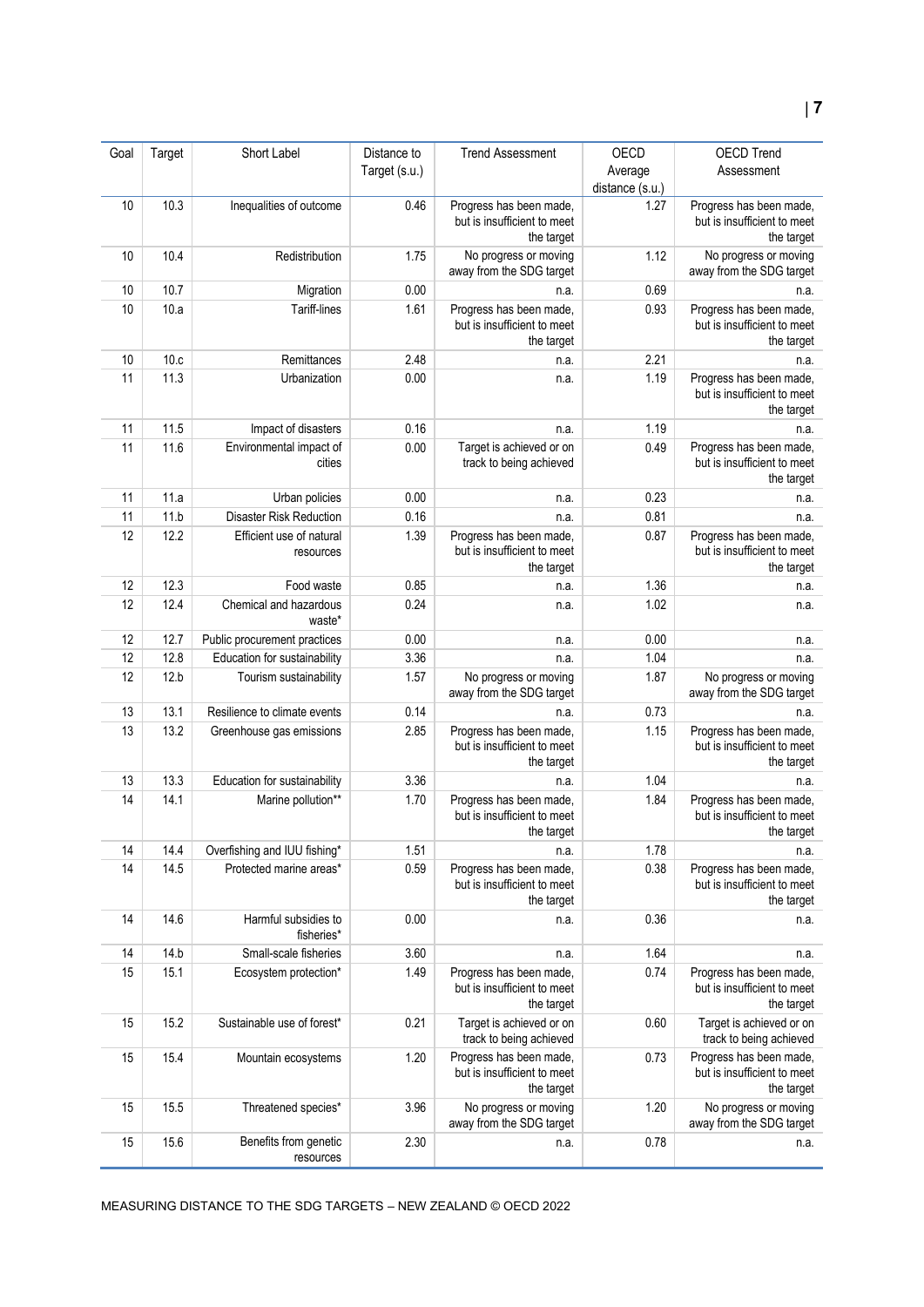| Goal | Target | Short Label                                                             | Distance to<br>Target (s.u.) | <b>Trend Assessment</b>                                              | OECD<br>Average         | <b>OECD Trend</b><br>Assessment                                      |
|------|--------|-------------------------------------------------------------------------|------------------------------|----------------------------------------------------------------------|-------------------------|----------------------------------------------------------------------|
| 15   | 15.8   | Invasive alien species*                                                 | 0.00                         | n.a.                                                                 | distance (s.u.)<br>0.30 | n.a.                                                                 |
| 15   | 15.9   | National and local planning*                                            | 0.00                         | n.a.                                                                 | 0.54                    | n.a.                                                                 |
| 16   | 16.1   | Violence and related deaths                                             | 1.05                         | Progress has been made,<br>but is insufficient to meet<br>the target | 0.66                    | Progress has been made,<br>but is insufficient to meet<br>the target |
| 16   | 16.2   | Violence against children                                               | 0.00                         | Target is achieved or on<br>track to being achieved                  | 0.65                    | No progress or moving<br>away from the SDG target                    |
| 16   | 16.3   | Rule of law                                                             | 1.21                         | No progress or moving<br>away from the SDG target                    | 2.33                    | No progress or moving<br>away from the SDG target                    |
| 16   | 16.6   | Accountable institutions                                                | 1.54                         | Progress has been made,<br>but is insufficient to meet<br>the target | 2.26                    | Progress has been made,<br>but is insufficient to meet<br>the target |
| 16   | 16.7   | Inclusive decision-making                                               | 0.86                         | n.a.                                                                 | 1.85                    | n.a.                                                                 |
| 16   | 16.9   | Legal identity for all                                                  | 0.00                         | n.a.                                                                 | 0.00                    | n.a.                                                                 |
| 16   | 16.10  | Access to information                                                   | 0.00                         | n.a.                                                                 | 0.00                    | n.a.                                                                 |
| 16   | 16.a   | National institutions                                                   | 0.00                         | Target is achieved or on<br>track to being achieved                  | 0.54                    | Target is achieved or on<br>track to being achieved                  |
| 17   | 17.2   | Official Development<br>Assistance                                      | 1.38                         | No progress or moving<br>away from the SDG target                    | 0.94                    | Progress has been made,<br>but is insufficient to meet<br>the target |
| 17   | 17.10  | Multilateral trading system                                             | 0.32                         | No progress or moving<br>away from the SDG target                    | 0.45                    | Target is achieved or on<br>track to being achieved                  |
| 17   | 17.12  | Market access for least<br>developed countries                          | 5.55                         | No progress or moving<br>away from the SDG target                    | 0.72                    | No progress or moving<br>away from the SDG target                    |
| 17   | 17.15  | National leadership to<br>implement policies for<br>poverty eradication | 3.27                         | n.a.                                                                 | 2.32                    | n.a.                                                                 |
| 17   | 17.16  | Global Partnership for<br>Sustainable Development                       | 1.98                         | n.a.                                                                 | 0.89                    | n.a.                                                                 |
| 17   | 17.18  | Statistical capacity                                                    | 0.00                         | n.a.                                                                 | 0.09                    | n.a.                                                                 |
| 17   | 17.19  | Statistical capacity-building                                           | 0.00                         | n.a.                                                                 | 0.11                    | n.a.                                                                 |

Note: \* refers to targets with a 2020 deadline. \*\* refers to targets with a 2025 deadline. The OECD average is measured as the simple average across OECD countries with available data.

Source: All data is taken and adapted from (UNDESA, 2021<sub>[1]</sub>), *SDG Global Database*[, https://unstats.un.org/sdgs/unsdg](https://unstats.un.org/sdgs/unsdg) and (OECD, 2021<sub>[2]</sub>), *OECD.Stat,* <https://stats.oecd.org/> (accessed on 29 October 2021).

# <span id="page-7-0"></span>**How to read this country profile**

The OECD report *The Short and Winding Road to 2030: Measuring Distance to the SDG Targets* evaluates the distance that OECD countries need to travel to meet SDG targets for which data are currently available. It also looks at whether countries have been moving towards or away from these targets, and how likely they are to meet their commitments by 2030, based on an analysis of recent trends and the observed volatility in the different indicators.

As most authors and international organisations, this report adopts a rather simple geometric growth model for assessing the direction and pace of recent changes in the context of the SDGs. Yet, instead of making direct estimates of the value of the indicator by 2030, it models the likelihood of achieving a specific level using Monte Carlo simulations.

While the report provides an overview of where OECD countries, taken as a whole, currently stand, country profiles provide details of the performance and data availability of individual OECD countries.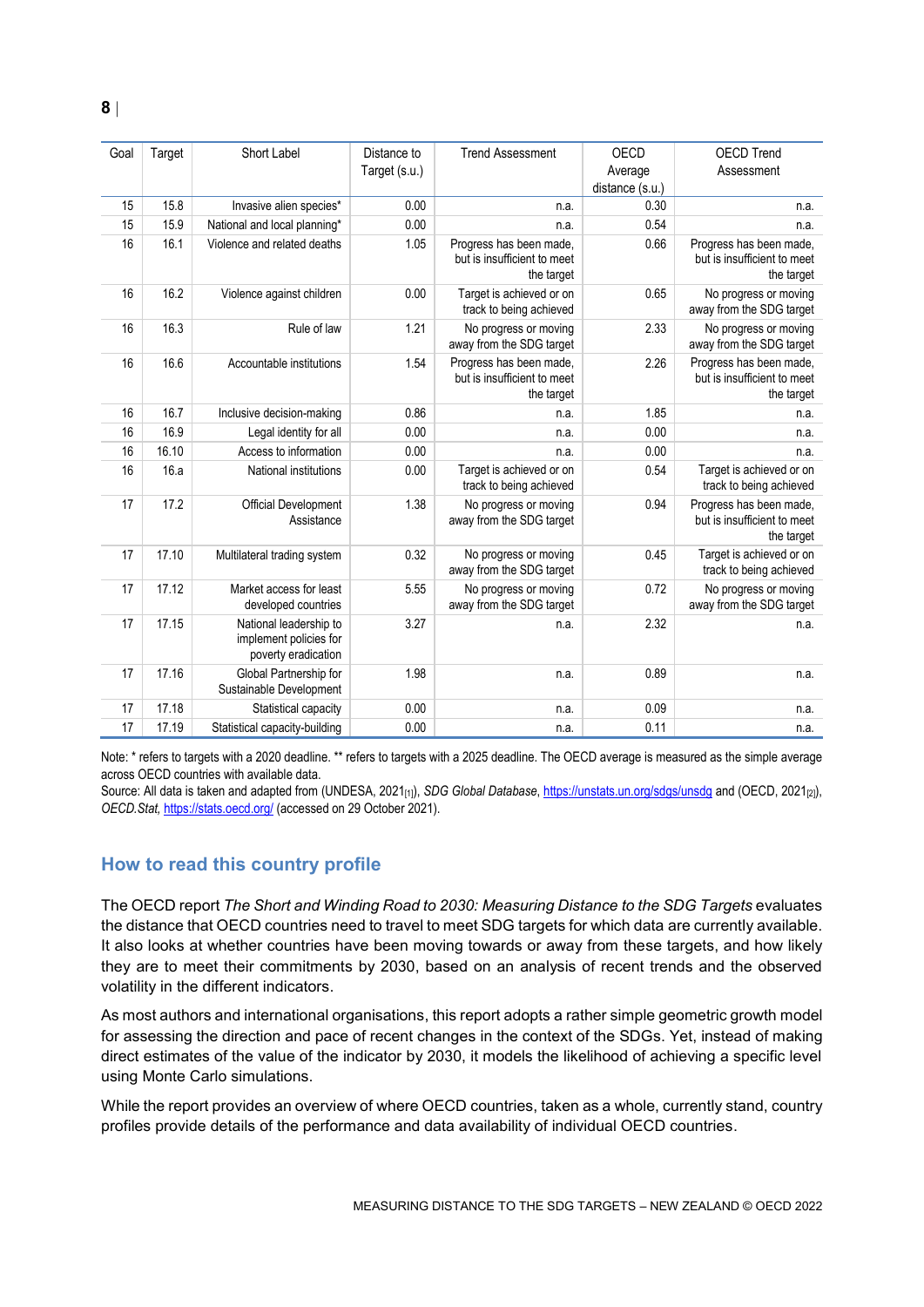## *How to read the OECD SDG Wheel?*

Progress on SDGs requires a granular understanding of countries' strengths and weaknesses based on the consideration of the 169 targets of the 2030 Agenda. [Figure](#page-0-0) 1 shows both **current achievements** (in the inner circle; the longer the bar, the smaller the distance remaining to be travelled) **as well as whether OECD countries are on track** (or are at least making progress) to meet their commitments by 2030 (in the outer circle).

The length of each bar shows current level of achievement on each target. As detailed in the Methodological Annex, countries' distance to target is measured as the "standardised difference" between a country's current position and the target end-value. For each indicator, the standardised measurement unit (s.u.) is the standard deviation observed among OECD countries in the reference year (i.e. the year closest to 2015). Therefore, the longer the bar, the shorter the distance still to be travelled to reach the target by 2030. The colours of the bars applied to the various targets refer to the goals they pertain to.

The outer ring shows how OECD countries are performing over time and how likely they are to meet the different targets by 2030 based on the observed trends of the various indicators. It uses stoplight colours to classify the progress towards the target:

- green is used to indicate those countries that (based on the change in the different indicators over a recent period) should meet the target in 2030 just by maintaining their current pace of progress (i.e. more than 75% of (randomised) projections meet the target);
- yellow for those countries whose current pace of progress is insufficient to meet the target by 2030 (i.e. less than 75% of randomised projections meet the target, while the correlation coefficient between the indicator and the year is high and statistically significant, implying that a significant trend could be detected); and
- red for those countries whose recent changes have been stagnating or moving them further away from the target (i.e. less than 75% of randomised projections meet the target and the correlation coefficient between the indicator and the year is low or statistically insignificant, implying that no statistical trend could be identified).

## *How to read the Strength and Challenges sections?*

With the aim of helping its member countries in navigating the 2030 Agenda and in setting their own priorities for action, this report relies on a unique methodology for measuring the distance that OECD countries have to travel to achieve SDG targets. The identification of the main strengths and challenges proposed in this report relies on current performances only:

- A target is considered to be a strength when the distance to the target end-value is lower than 0.5 s.u. (i.e. the distance is deemed to be small) or when the country is closer to the target than the OECD average. For instance, while Korea's distance to Target 2.2 on malnutrition is 1.4 s.u. (i.e. classified as medium distance), the average OECD distance is 2.5 s.u. Therefore, Target 2.2 is categorised as being a strength for Korea.
- A target is considered to be a challenge when the distance to target is greater than 1.5 s.u. (i.e. distance is deemed to be long) or when the country is further away from the target than the OECD average. For instance, Estonia's distance to Target 4.2 on pre-primary education is 1.1 s.u. (i.e. medium distance), which is higher than the 0.24 s.u. distance for the OECD average. Target 4.2 is therefore classified as a weakness for Estonia.

While the lack of consistent time series often prevents an exhaustive assessment of trends, they are discussed when available and relevant in nuancing the assessment of current performance.